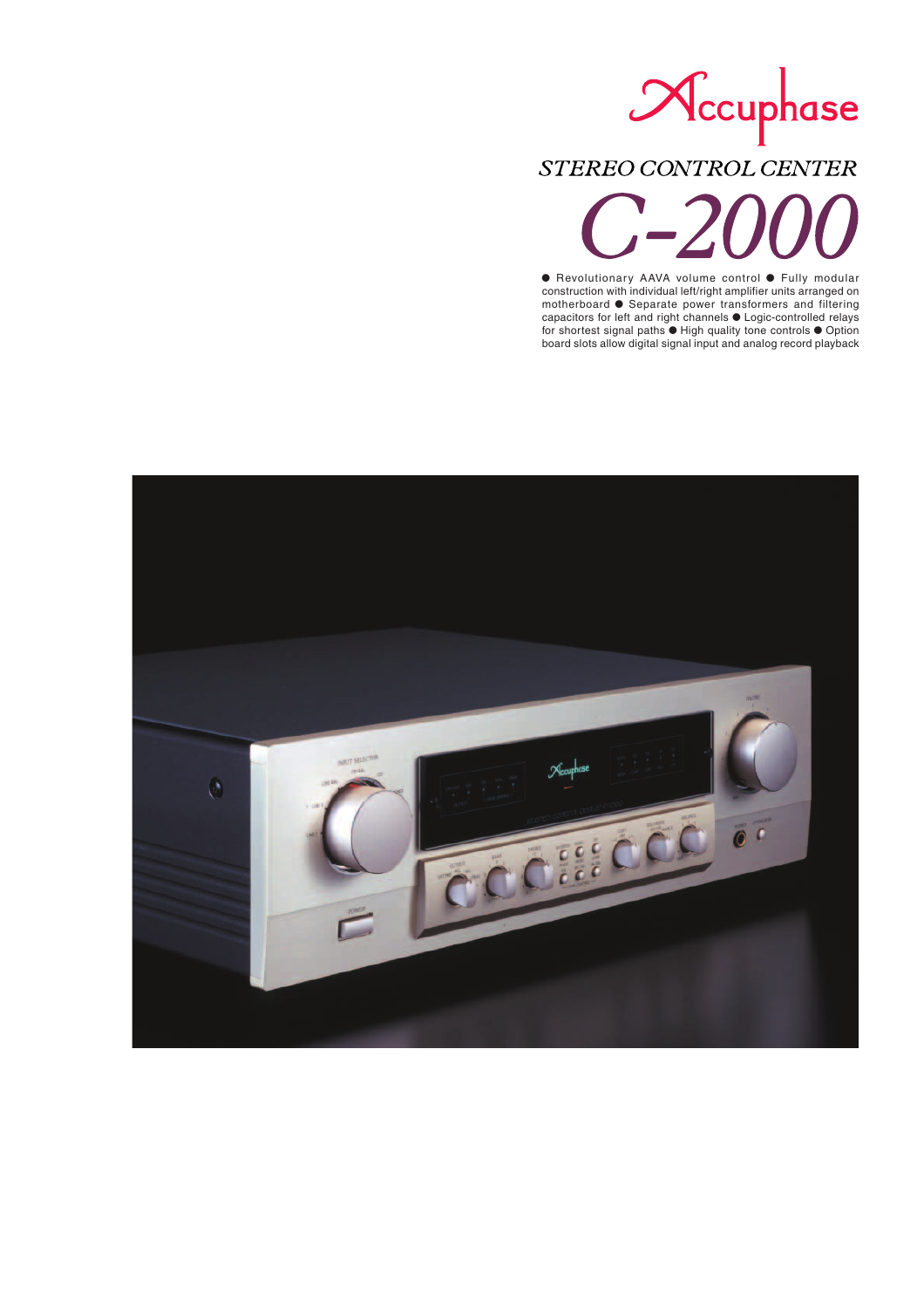

**Innovative AAVA type volume control Adjusts listening level without deterioration in S/N ratio or distortion. Dual mono construction with two power transformers and separate modular AAVA amplifiers for left and right channels mounted on motherboard. Option board slots provide support for digital input signals and high-grade analog record playback.**

The C-2000 inherits the design technology of the Accuphase C-2800 and C-2400, featuring the same AAVA type volume control. AAVA (Accuphase Analog Vari-gain Amplifier) is an innovative concept that differs radically from conventional variable-resistor type volume controls. It tackles one of the most important aspects of a preamplifier, namely how it handles listening level adjustment.

In AAVA, amplification and volume control are fully unified, eliminating all mechanical contact points. Pure analog processing ensures optimum performance and superb sound. Doing away with the variable resistor in the signal path has numerous advantages and brings the

amplifier a significant step closer to absolute purity in signal transmission. Another benefit of AAVA is that it is configured only with highly reliable semiconductor components. This assures that performance and sound quality will remain undiminished for many years to come. The large volume knob on the front panel employs a position detection method that combines superb precision with a smooth conventional feel.

The power transformer, filtering capacitors and all other parts of the power supply are duplicated for the left and right channel. What's more, all unit amplifiers such as for line input, balanced output, and AAVA are also entirely separate for

the two channels, arranged on a high-quality motherboard. This fully monophonic construction prevents unwanted interaction both on the electrical and the physical plane.

The line amplifier with integrated volume control is a major aspect of the C-2000, but there are also a host of other attractive features in this superb analog preamplifier. Tone controls and loudness compensator allow fine tuning of the sound. Tape recorder and copying facilities as well as an EXT PRE function provide connection flexibility. A range of option boards allows the amplifier to handle digital input signals and to realize high-grade playback of analog records.

## **AAVA (Accuphase Analog Vari-gain Amplifier) volume control**

The newly developed volume control called AAVA (Accuphase Analog Vari-gain Amplifier) is totally different from conventional controls using resistors. Because the music signal does not pass through variable resistors, it is not affected by changes in impedance. This means that high signal-to-noise ratio and low distortion of the signal are maintained. The volume can be adjusted without any deterioration in sound quality.

#### ■ Volume control resolution

AAVA adjusts the listening volume by means of 16 current switches which are operated by 16 weighted V-I converter amplifiers. The number of possible volume steps set by the combination of these converter amplifiers is 2 to the power of 16 = 65,536.

#### n **AAVA maintains high S/N ratio and unchanged frequency response**

With conventional volume controls, the impedance increases significantly at settings that correspond to normal listening levels, thereby leading to increased noise. Because there is no change in impedance with AAVA, there is no deterioration of S/N ratio, and frequency response also is not affected. Adjusting the volume with AAVA does not mean introducing noise. High S/N ratio is maintained, and there is no alteration of sound quality.

#### ■ No more left/right tracking differences or crosstalk Because AAVA is an electronic circuit employing fixedvalue resistors, there is virtually no left/right tracking error also at low volume levels. Since channels can be kept separate, crosstalk also does not present a problem.

#### $\blacksquare$  **Simple circuit configuration**

AAVA unifies the amplifier and volume control functions, resulting in a circuit that is electrically very simple. Longterm reliability is excellent, with performance and sound quality that will remain unchanged also after prolonged use.

#### ■ AAVA means analog processing

The AAVA circuit converts the music signal from a voltage into a current, switches gain by means of current switches, and then reconverts the current into a voltage. The entire process is carried out in the analog domain.

#### ■ Same operation feel as a conventional high-quality **volume control**

The volume control knob position is detected by a dedicated CPU which in turn selects the current switches for AAVA operation. Operating the knob therefore feels exactly the same as with a conventional control, and as before, operation via the remote commander is also possible.

#### ■ Attenuator and balance control also implemented by **AAVA**

The functions of the attenuator and the left/right balance control are covered by the AAVA circuit as well, eliminating the need for additional circuit stages. Keeping the configuration simple helps to maintain high performance and sonic purity.



#### **AAVA operation**

AAVA operates by feeding the music signal to a V-I (voltage - current) converting amplifier where it is weighted in 16 steps  $\left[\frac{1}{2}, \frac{1}{2^2}, \ldots \frac{1}{2^{15}}, \frac{1}{2^{16}}\right]$ . The 16 current steps are turned on or off by 16 current switches, and the combination of switch settings determines the overall volume. The switching operation is controlled by a CPU according to the position of the volume control knob. The combined signal current forms a variable gain circuit that adjusts the volume. Finally, the combined current is converted back into a voltage by an I-V (current - voltage) converter.



Modular AAVA unit contains input buffer, 16 V-I converter amps and current switches, current adder, I-V converter amp, and other circuitry on three boards, plus a CPU for AAVA control. Modules are installed separately for left/ right channel on a motherboard.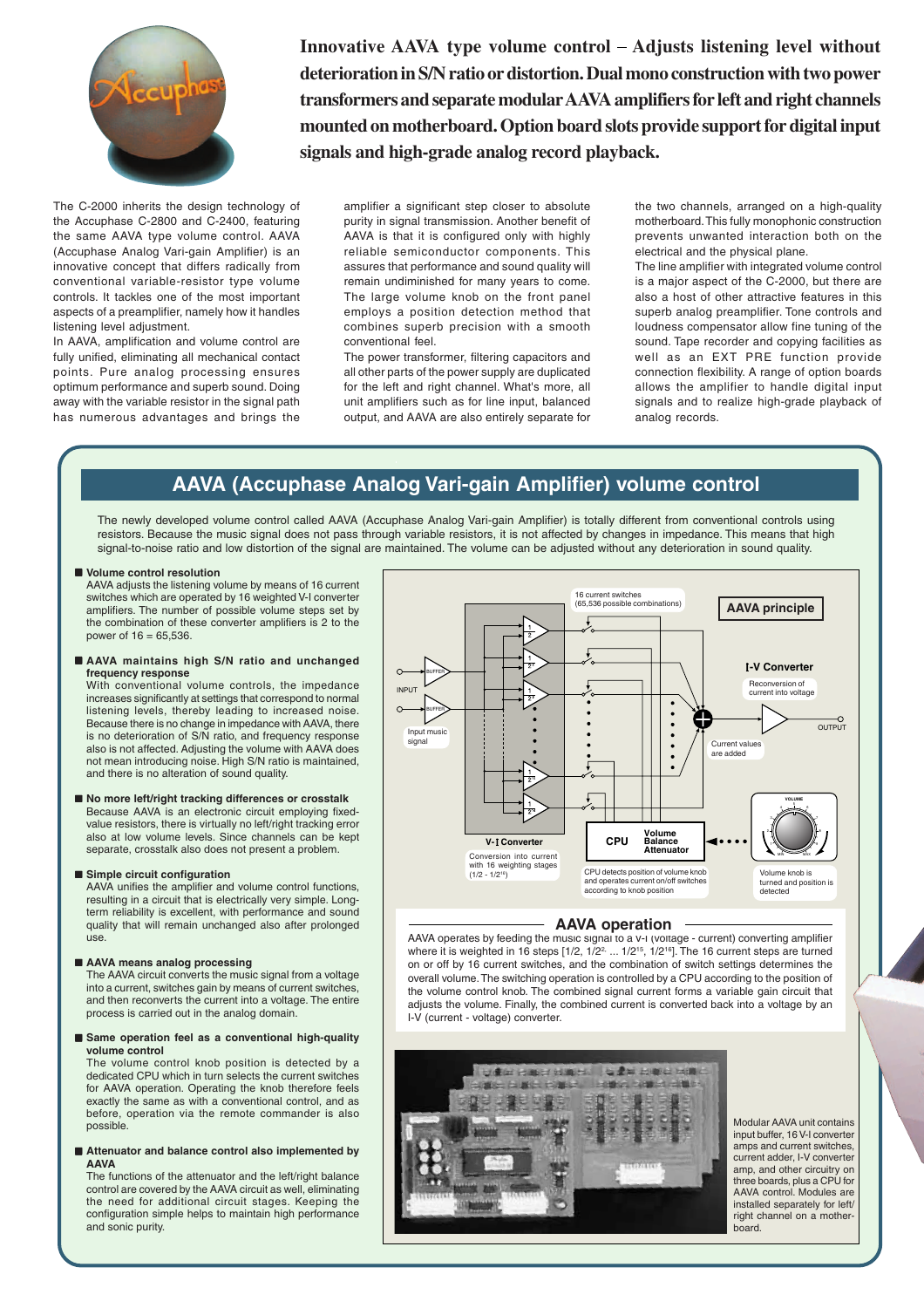#### **Logic-controlled relays assure high sound quality and long-term reliability**

The C-2000 offers a host of input and output connectors and functions. Strategically placed relays allow straight and short signal paths, to prevent degradation that could occur if the signal had to travel long distances for connection and function switching.



#### **Dual mono construction with separate power transformers and separate board-mounted unit amplifiers for left/right**

The input buffer, AAVA circuit, balanced output and other amplifier circuitry are configured as five separate units for each channel, arranged neatly on a motherboard. Power transformers and smoothing capacitors are also separate for the two stereo channels. This thorough dual monophonic approach assures total freedom from unwanted mutual interaction.

n **Supplied remote commander RC-20** Allows volume control and input source selection.

#### **Tone controls use summing active filters for highest sound quality**

The tone control circuitry in the C-2000 uses summing active filters. The illustration below shows the operation principle of this circuit. The flat signal is passed straight through, and only when an adjustment is required, the characteristics are created at F1 and F2 and added to the signal, thereby producing the desired change. This design

VR1

VR2

3337

Input III Coutput  $F<sub>1</sub>$ 

 $F<sub>2</sub>$ 

**Tone control circuit principle**<br>(using summing active filters)

 $-A_1$   $\rightarrow$   $\rightarrow$   $\rightarrow$   $\rightarrow$   $\rightarrow$   $-A_2$ 

Response in dB

16 12 8 4  $^{\circ}$ –4 –8 –12 –16

provides efficient control without degrading signal purity. The turnover frequency for the bass control (max. ±8 dB) can be switched between 40 and 100 Hz, and that for the treble control (max.  $\pm 8$ dB) between 8 kHz and 20 kHz.

40/100

**CONF CONTRO** 

**TITU** 

Frequency in Hz 10 100 1k 10k 100k

**Tone control characteristics**

 $\frac{\text{BASS}}{\text{100Hz}}$  100Hz  $\frac{1}{\frac{1}{2}}$   $\frac{1}{\frac{1}{2}}$   $\frac{1}{\frac{1}{2}}$   $\frac{1}{\frac{1}{2}}$   $\frac{1}{\frac{1}{2}}$   $\frac{1}{\frac{1}{2}}$   $\frac{1}{\frac{1}{2}}$   $\frac{1}{\frac{1}{2}}$   $\frac{1}{\frac{1}{2}}$   $\frac{1}{\frac{1}{2}}$   $\frac{1}{\frac{1}{2}}$   $\frac{1}{\frac{1}{2}}$   $\frac{1}{\frac{1}{2}}$  40Hz | | | || || | | | ----- 20kHz

8kHz

**Sk/20k**